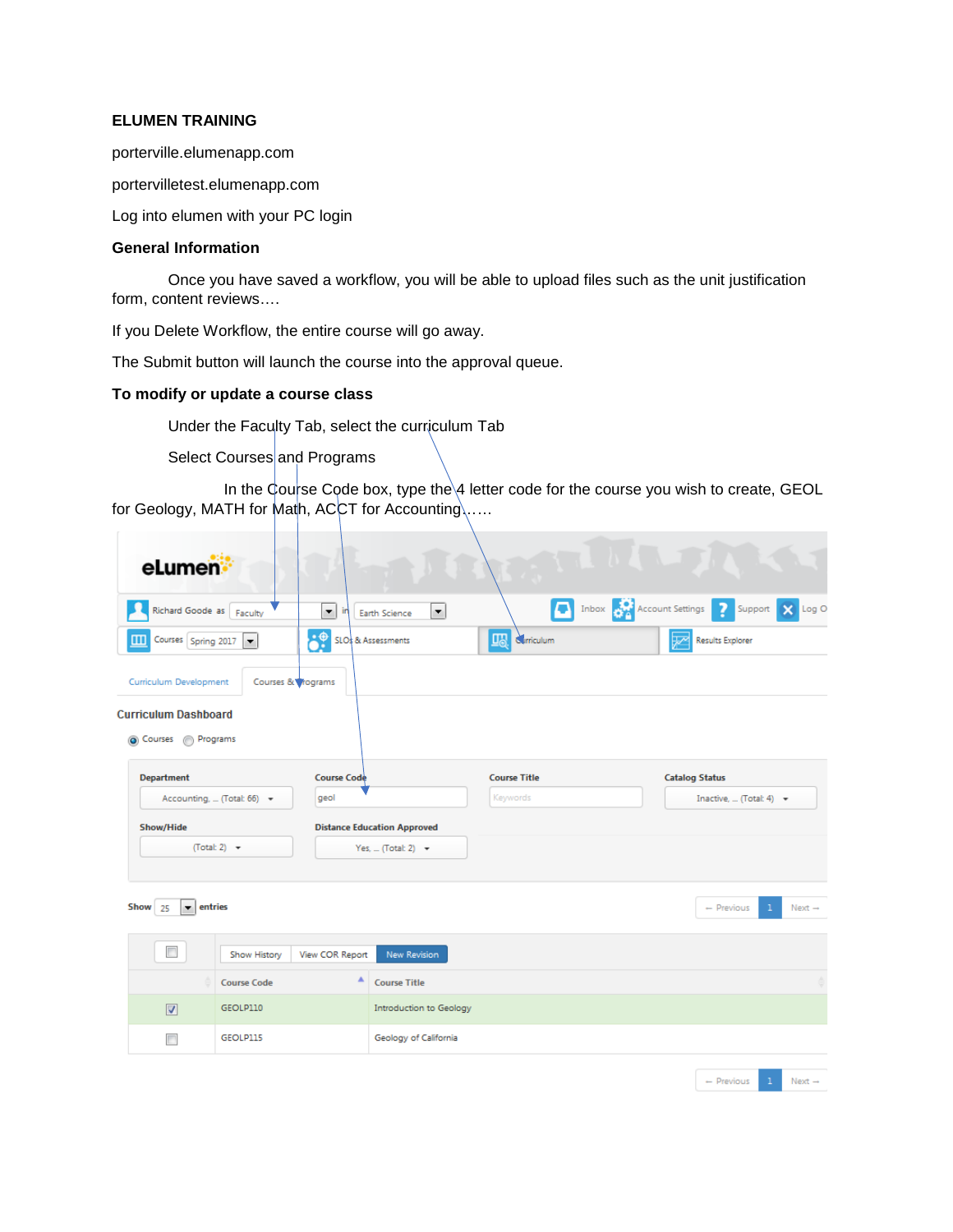Select the course the course you want to revise. Select New Revision.

In the pop menu click on Course Revision Workflow. The course outline will open in Step

### View.

| eLumen                                       |                                               |                                  |                                                                     |          |                                                |
|----------------------------------------------|-----------------------------------------------|----------------------------------|---------------------------------------------------------------------|----------|------------------------------------------------|
|                                              | Richard Goode as Faculty                      | In Earth Science<br>$\mathbf{v}$ |                                                                     |          | The Inbox Account Settings 2 Support X Log Out |
| <b>TTT</b> Courses Spring 2017               |                                               | SLOs & Assessments               | <b>H<sub>3</sub></b> Curriculum                                     |          | Results Explorer                               |
| Curriculum Development                       | Courses & Programs                            |                                  |                                                                     |          |                                                |
| Curriculum Dashboard<br>Courses (8) Programs |                                               |                                  |                                                                     |          |                                                |
| Department                                   |                                               | Course Code                      | Course Title                                                        |          | Catalog Status                                 |
| Accounting (Total. 66) -                     |                                               | <b>Revise Course</b>             |                                                                     | $\times$ | Inactive $\equiv$ (Total: 4) $\rightarrow$     |
| Show/Hide                                    |                                               |                                  |                                                                     |          |                                                |
| Show 35                                      | $(Total 2) =$<br>$\blacktriangledown$ entries |                                  | <b>Course Inactivation Workflow</b>                                 |          | $-$ Previous<br>Next-                          |
| 圆                                            | Show History                                  |                                  | <b>Course Revision Workflow</b><br>Default Course Revision Workflow |          |                                                |
|                                              | Course Code                                   |                                  |                                                                     |          |                                                |
| $\mathcal{I}$                                | GEOLPI10                                      |                                  | $\mathbf{I}$<br>$\ll$<br>$\!>$<br><<                                | >>       |                                                |
| H                                            | GEOLP115                                      |                                  |                                                                     |          |                                                |
|                                              |                                               |                                  |                                                                     | Cancel   | $-$ Previous<br>Next-<br>$\mathcal{H}^{\pm}$   |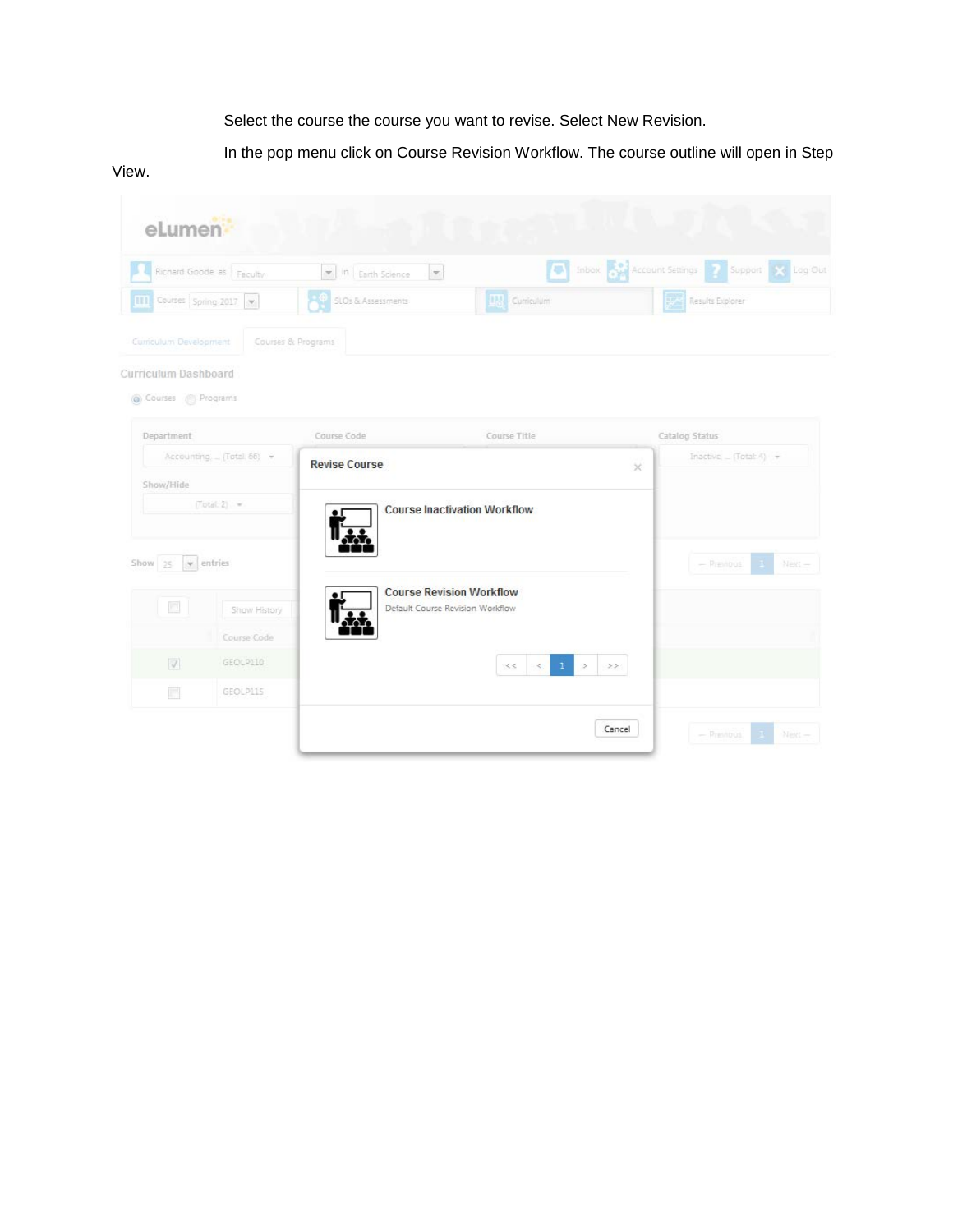You can save as draft. The course now will be found in your Inbox. Now when you open it up you can chose Outline View, all the sections will be visible or Step View, where only one section will be available at a time.

In the workflow, to the right of the course name there is an (i) in a circle. This is where reference materials can be found.

| eLumen:                                                   |                                                         |                                                     |                                                                                                                                                                                                                                                                                 |                                                                |
|-----------------------------------------------------------|---------------------------------------------------------|-----------------------------------------------------|---------------------------------------------------------------------------------------------------------------------------------------------------------------------------------------------------------------------------------------------------------------------------------|----------------------------------------------------------------|
|                                                           | Richard Goode as Faculty                                | ۰<br>in<br>Earth Science                            | $\blacktriangledown$                                                                                                                                                                                                                                                            | The Inbox Research Account Settings<br>7<br>Log Out<br>Support |
| ш                                                         | Courses Spring 2017 $\blacktriangledown$                | -°<br>SLOs & Assessments                            | UA<br>Curriculum                                                                                                                                                                                                                                                                | Results Explorer                                               |
| Curriculum Development                                    |                                                         | Courses & Programs                                  |                                                                                                                                                                                                                                                                                 |                                                                |
| <b>Course Revision Workflow</b><br><b>Course Revision</b> |                                                         | <b>GEOLP110 Introduction to Geology</b>             |                                                                                                                                                                                                                                                                                 | $\left( i\right)$                                              |
| Cover Info                                                | Course<br>General Information *indicates required field | Units Pre-re Specif                                 | Outlin<br>Learni                                                                                                                                                                                                                                                                | Delive<br>Curric<br>Add Cross List Course                      |
| Course Code (CB01) *                                      |                                                         | Course Title (CB02) *                               |                                                                                                                                                                                                                                                                                 |                                                                |
| <b>GEOL</b>                                               | P110                                                    | Introduction to Geology                             |                                                                                                                                                                                                                                                                                 |                                                                |
| Subject                                                   | <b>Number</b>                                           |                                                     |                                                                                                                                                                                                                                                                                 |                                                                |
| TOP Code (CB03)* 000                                      |                                                         | CIP Code*                                           |                                                                                                                                                                                                                                                                                 |                                                                |
| (1914.00) Geology                                         |                                                         | (40.0601) Geology/Earth S                           |                                                                                                                                                                                                                                                                                 |                                                                |
|                                                           |                                                         |                                                     |                                                                                                                                                                                                                                                                                 |                                                                |
| Department*                                               |                                                         | <b>Course Description</b>                           |                                                                                                                                                                                                                                                                                 | SAM Priority Code (CB09)                                       |
| Geology                                                   |                                                         | ۰                                                   | Prerequisite: Eligible for level 2 English placement. Total lecture 54<br>hours, laboratory 54 hours. An introduction to the processes and<br>materials which together produce the different topographic and<br>geological features on earth. An emphasis will be placed on the | ۸<br>Non-Occupational<br>۰<br>▼<br>лÎ,                         |
|                                                           | <b>Course Control Number (CB00)</b>                     |                                                     |                                                                                                                                                                                                                                                                                 |                                                                |
| CCC000315826                                              |                                                         |                                                     |                                                                                                                                                                                                                                                                                 |                                                                |
| <b>Faculty Requirements</b>                               |                                                         |                                                     |                                                                                                                                                                                                                                                                                 |                                                                |
|                                                           |                                                         | <b>Master Discipline Preferred</b>                  | None selected                                                                                                                                                                                                                                                                   |                                                                |
|                                                           |                                                         | <b>Alternate Master Discipline</b>                  | None selected                                                                                                                                                                                                                                                                   | ۰                                                              |
|                                                           |                                                         | <b>Bachelors or Associates Discipline Preferred</b> | None selected                                                                                                                                                                                                                                                                   | ۰                                                              |
|                                                           |                                                         |                                                     |                                                                                                                                                                                                                                                                                 | Submit<br><b>Delete Workflow</b><br>Save as Draft              |

**Note**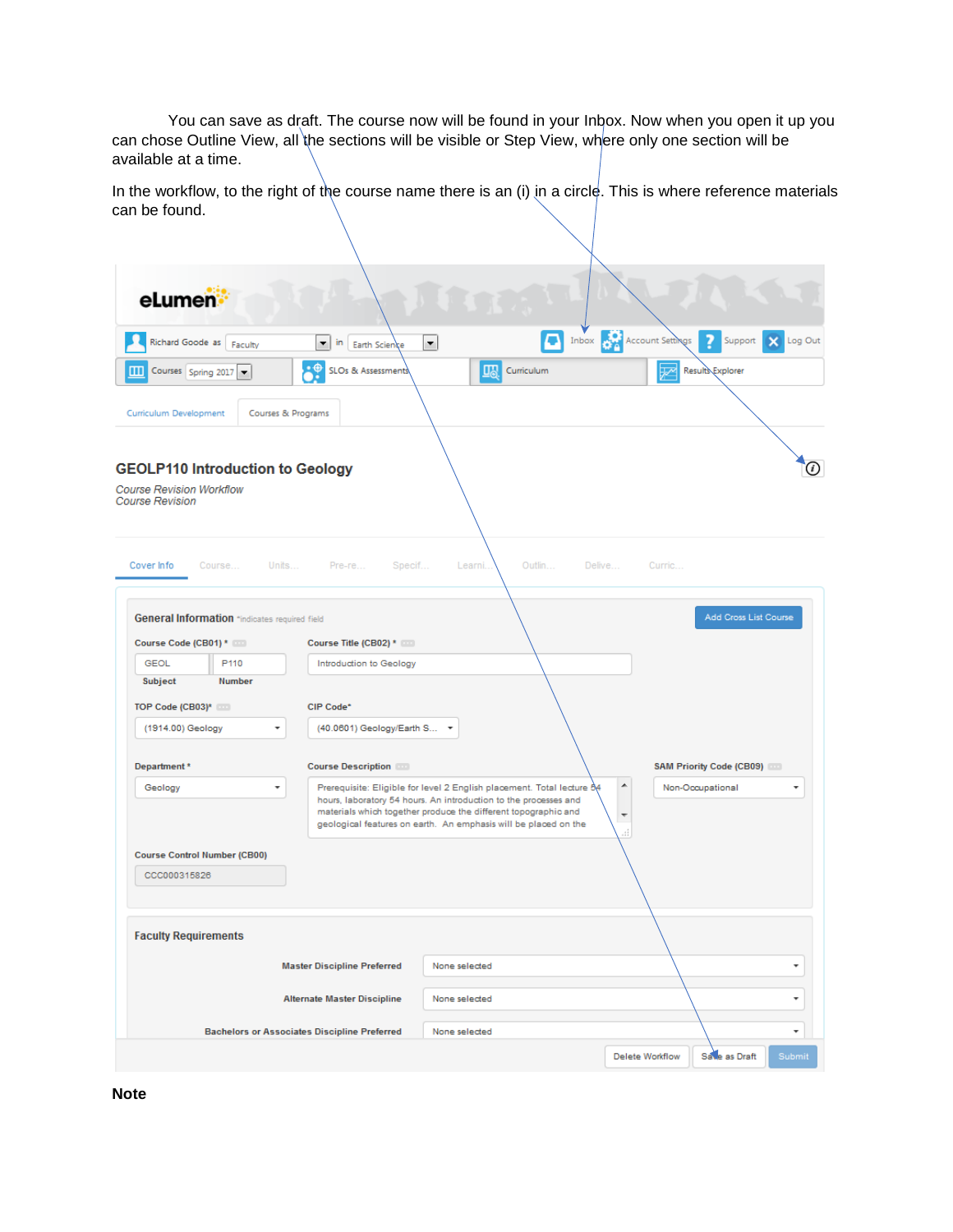Due to the nature of the migration process, all courses will need to have all the necessary documentation uploaded, (Unit Rationale, Content Reviews….)

### **To create a new class**

The process is much the same as a course revision

Under the Faculty Tab, select the curriculum Tab

Select Courses and Programs

In the Course Code box, type the 4 letter code for the course you wish to create, GEOL for Geology, MATH for Math, ACCT for Accounting……

| eLumen:                                                                                        |                                                                         |                       |                                                |
|------------------------------------------------------------------------------------------------|-------------------------------------------------------------------------|-----------------------|------------------------------------------------|
| Richard Goode as Faculty                                                                       | $\left  \cdot \right $<br>in<br>$\left  \cdot \right $<br>Earth Science |                       | The Inbox Account Settings 7 Support X Log Out |
| Courses Spring 2017<br>Ш<br>$\blacktriangledown$                                               | .÷<br>SLOs & Assessments                                                | <b>Lib</b> Curriculum | <b>Results Explorer</b>                        |
| Curriculum Development<br>Courses & Programs<br><b>Curriculum Dashboard</b><br>Courses negrams |                                                                         |                       |                                                |
| <b>Department</b>                                                                              | <b>Course Code</b>                                                      | <b>Course Title</b>   | <b>Catalog Status</b>                          |
| Accounting,  (Total: 66) -                                                                     | geol                                                                    | Keywords              | Inactive,  (Total: 4) $\rightarrow$            |
| <b>Show/Hide</b>                                                                               | <b>Distance Education Approved</b>                                      |                       |                                                |
| (Total: 2) $\rightarrow$                                                                       | Yes,  (Total: 2) $\rightarrow$                                          |                       |                                                |
| Show 25<br>$\blacktriangledown$ entries                                                        |                                                                         |                       | $-$ Previous<br>$Next \rightarrow$<br>1        |
| New Course                                                                                     | Merge Courses as Cross-Listed                                           |                       |                                                |
| <b>Course Code</b>                                                                             | ٨<br><b>Course Title</b>                                                |                       |                                                |
| GEOLP110<br>П                                                                                  | <b>Introduction to Geology</b>                                          |                       |                                                |
| GEOLP115<br>П                                                                                  | Geology of California                                                   |                       |                                                |
|                                                                                                |                                                                         |                       | $-$ Previous<br>1<br>Next $\rightarrow$        |

In the pop menu click on Course Creation Workflow. A new blank course outline will open in Step View.

Once you enter the course code number and title, (GEOL P115) you can save as draft. The course now will be found in your Inbox. Now when you open it up you can open in Outline View, all the sections will be visible.

Select New Course